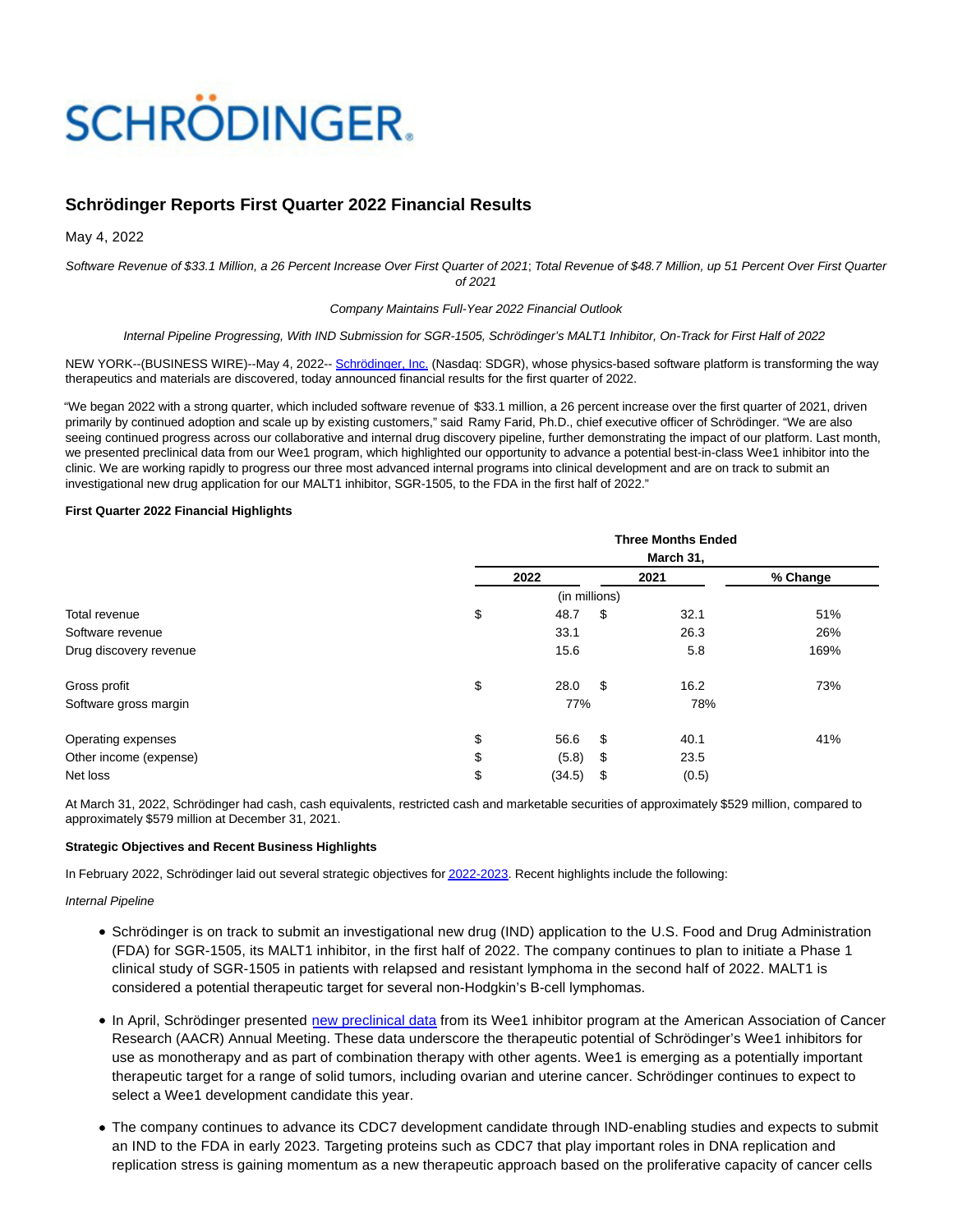to bypass DNA damage responses.

Schrödinger also continues to advance multiple undisclosed research programs in the areas of oncology and immunology.

#### Collaborative Programs

In March 2022, Morphic Therapeutic announced the initiation of a Phase 2a clinical study of MORF-057 in patients with moderate to severe ulcerative colitis. MORF-057 is a potent and selective, oral small molecule inhibitor of the α4β7 integrin being studied in patients with gastrointestinal disorders, initially targeting inflammatory bowel disease.

#### Materials Science

Today, Schrödinger announced that it recently entered into a three-year collaboration with Eonix LLC to accelerate the discovery and design of materials for safer, energy dense lithium ion batteries. As part of the agreement, Schrödinger received an equity stake in Eonix.

#### Underlying Science

During the first quarter, Schrödinger scientists continued to make scientific advances and were authors on 11 publications in peer-reviewed life sciences and materials science journals. Recent publications include reporting a novel extension to our neural network interaction potentials to more accurately model charge-charge interactions. Schrödinger anticipates that these improvements may enable more predictive modeling of polarization effects, reactivity, and polymorph stability, among a number of other endpoints of high importance to drug discovery and materials design.

#### **2022 Financial Outlook**

As of May 4, 2022, Schrödinger maintained the following expectations for the fiscal year ending December 31, 2022:

- Total revenue expected to range from \$161 million to \$181 million, representing 17 percent to 31 percent growth over 2021
- Total software revenue expected to range from \$126 million to \$136 million, representing 11 percent to 20 percent growth over 2021
- Total drug discovery revenue expected to range from \$35 million to \$45 million, representing 42 to 82 percent growth over 2021
- Operating expense growth is expected to be slightly lower than the 42 percent reported for the year ended December 31, 2021
- Software gross margin percentage is expected to be in the mid-70s

For the second quarter of 2022, software revenue is expected to range from \$28 to \$30 million.

#### **Webcast and Conference Call Information**

Schrödinger will host a conference call to discuss its first quarter 2022 financial results on Wednesday, May 4, 2022, at 4:30 p.m. ET. To participate in the live call, please dial (833) 727-9520 (domestic) or +1 (830) 213-7697 (international) and refer to conference ID 7896009. The webcast can also be accessed under "News & Events" in the investors section of Schrödinger's website, [https://ir.schrodinger.com/news-and-events/event-calendar.](https://cts.businesswire.com/ct/CT?id=smartlink&url=https%3A%2F%2Fir.schrodinger.com%2Fnews-and-events%2Fevent-calendar&esheet=52707883&newsitemid=20220504005799&lan=en-US&anchor=https%3A%2F%2Fir.schrodinger.com%2Fnews-and-events%2Fevent-calendar&index=4&md5=ca55c6677fa23a13d191ae8a5c5485b2) The archived webcast will be available on Schrödinger's website for approximately 90 days following the event.

#### **About Schrödinger**

Schrödinger is transforming the way therapeutics and materials are discovered. Schrödinger has pioneered a physics-based software platform that enables discovery of high-quality, novel molecules for drug development and materials applications more rapidly and at lower cost compared to traditional methods. The software platform is used by biopharmaceutical and industrial companies, academic institutions, and government laboratories around the world. Schrödinger's multidisciplinary drug discovery team also leverages the software platform to advance collaborative programs and its own pipeline of novel therapeutics to address unmet medical needs.

Founded in 1990, Schrödinger has over 700 employees and is engaged with customers and collaborators in more than 70 countries. To learn more, visit [www.schrodinger.com f](https://cts.businesswire.com/ct/CT?id=smartlink&url=http%3A%2F%2Fwww.schrodinger.com&esheet=52707883&newsitemid=20220504005799&lan=en-US&anchor=www.schrodinger.com&index=5&md5=4a848e3b79f20445a80b887acef3f86d)ollow us o[n LinkedIn a](https://cts.businesswire.com/ct/CT?id=smartlink&url=https%3A%2F%2Fwww.linkedin.com%2Fcompany%2Fschr-dinger%2F&esheet=52707883&newsitemid=20220504005799&lan=en-US&anchor=LinkedIn&index=6&md5=f7d2ab1d440b6753e58126f95a1eb157)n[d Twitter,](https://cts.businesswire.com/ct/CT?id=smartlink&url=https%3A%2F%2Ftwitter.com%2Fschrodinger&esheet=52707883&newsitemid=20220504005799&lan=en-US&anchor=Twitter&index=7&md5=6c3fed2529a7b17e239e0dd80af119e4) or visit our blog[, Extrapolations.com.](https://cts.businesswire.com/ct/CT?id=smartlink&url=http%3A%2F%2Fwww.extrapolations.com&esheet=52707883&newsitemid=20220504005799&lan=en-US&anchor=Extrapolations.com&index=8&md5=7879c31c5bea23e8c602ca4f540ed13b)

#### **Cautionary Note Regarding Forward-Looking Statements**

This press release contains forward-looking statements within the meaning of The Private Securities Litigation Reform Act of 1995 including, but not limited to those statements regarding our expectations about the speed and capacity of our computational platform, our financial outlook for the fiscal year ending December 31, 2022, and second quarter ending June 30, 2022, our progress towards achieving our key strategic goals, targets and objectives for the fiscal years ending December 31, 2022 and 2023, our plans to continue to invest in research and our strategic plans to accelerate the growth of our software business and advance our collaborative and internal drug discovery programs, our ability to improve and advance the science underlying our platform, the timing of potential IND submissions as well as initiation of clinical trials for our internal drug discovery programs, the potential of our MALT1 inhibitors to be used for the treatment of certain B-cell lymphomas, the therapeutic potential of our CDC7 inhibitors, the therapeutic potential of our Wee1 inhibitors, as well as our expectations related to the use of our cash, cash equivalents and marketable securities. Statements including words such as "aim," "anticipate," "believe," "contemplate," "continue," "could," "estimate," "expect," "goal," "intend," "may," "might," "plan," "potential," "predict," "project," "should," "target," "will," "would" and statements in the future tense are forward-looking statements. These forward-looking statements reflect our current views about our plans, intentions, expectations, strategies and prospects, which are based on the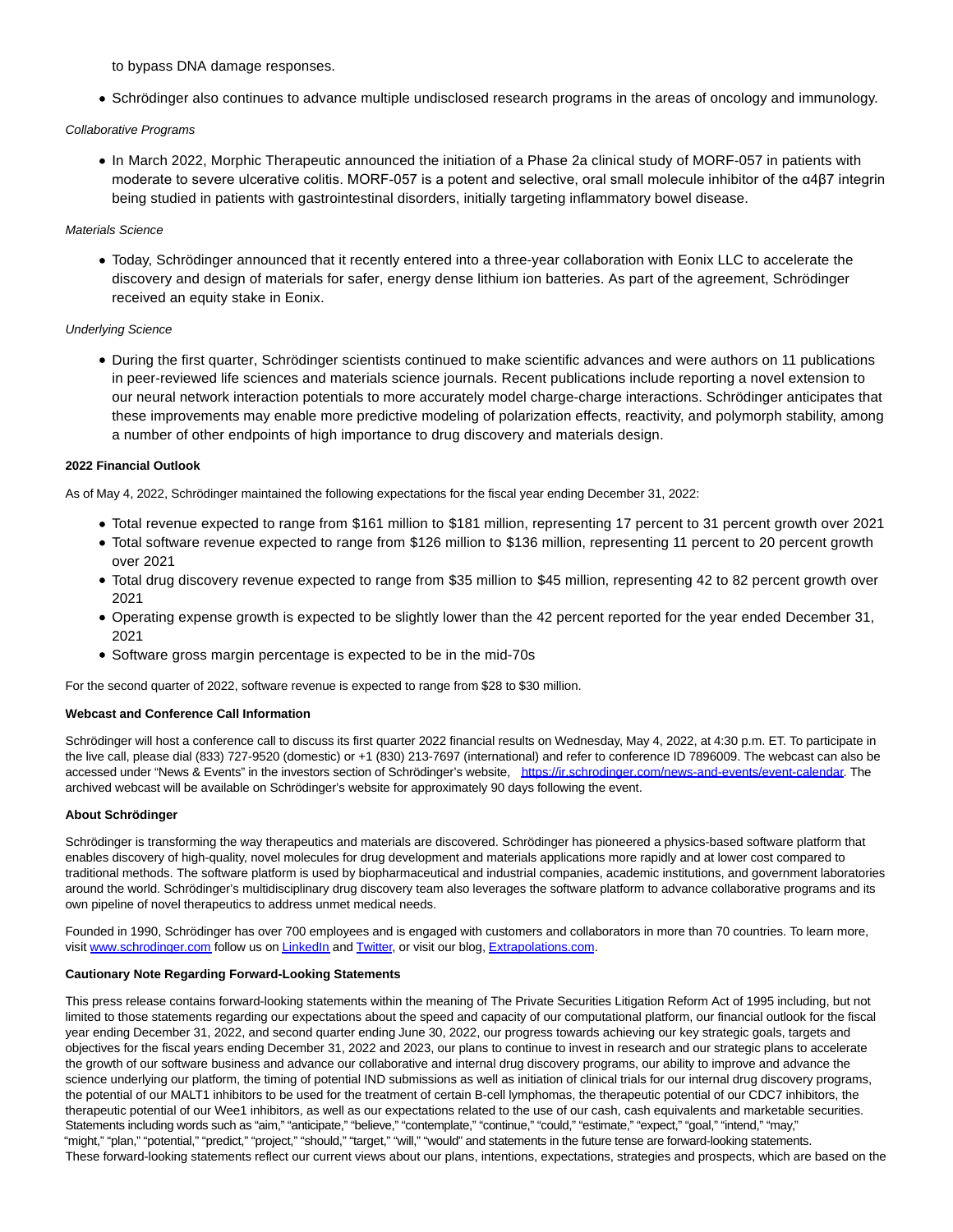information currently available to us and on assumptions we have made. Actual results may differ materially from those described in these forwardlooking statements and are subject to a variety of assumptions, uncertainties, risks and important factors that are beyond our control, including the demand for our software solutions, our ability to further develop our computational platform, our reliance upon third-party providers of cloud-based infrastructure to host our software solutions, our reliance upon our third-party drug discovery collaborators, the uncertainties inherent in drug development and commercialization, such as the conduct of research activities and the timing of and our ability to initiate and complete preclinical studies and clinical trials, whether results from preclinical studies will be predictive of the results of later preclinical studies and clinical trials, uncertainties associated with the regulatory review of IND submissions, clinical trials and applications for marketing approvals, the ability to retain and hire key personnel and the direct and indirect impacts of the ongoing COVID-19 pandemic on our business and other risks detailed under the caption "Risk Factors" and elsewhere in our Securities and Exchange Commission filings and reports, including our Quarterly Report on Form 10-Q for the quarterly period ended March 31, 2022, filed with the Securities and Exchange Commission on May 4, 2022, as well as future filings and reports by us. Any forward-looking statements contained in this press release speak only as of the date hereof. Except as required by law, we undertake no duty or obligation to update any forward-looking statements contained in this press release as a result of new information, future events, changes in expectations or otherwise.

#### **Condensed Consolidated Statements of Operations (Unaudited)**

(in thousands, except for share and per share amounts)

|                                                                                                      |              | <b>Three Months Ended</b><br>March 31, |  |  |
|------------------------------------------------------------------------------------------------------|--------------|----------------------------------------|--|--|
|                                                                                                      | 2022         | 2021                                   |  |  |
| Revenues:                                                                                            |              |                                        |  |  |
| Software products and services                                                                       | \$<br>33,081 | \$<br>26,340                           |  |  |
| Drug discovery                                                                                       | 15,582       | 5,787                                  |  |  |
| <b>Total revenues</b>                                                                                | 48,663       | 32,127                                 |  |  |
| Cost of revenues:                                                                                    |              |                                        |  |  |
| Software products and services                                                                       | 7,511        | 5,906                                  |  |  |
| Drug discovery                                                                                       | 13,169       | 10,057                                 |  |  |
| Total cost of revenues                                                                               | 20,680       | 15,963                                 |  |  |
| Gross profit                                                                                         | 27,983       | 16,164                                 |  |  |
| Operating expenses:                                                                                  |              |                                        |  |  |
| Research and development                                                                             | 27,822       | 21,448                                 |  |  |
| Sales and marketing                                                                                  | 6,671        | 5,239                                  |  |  |
| General and administrative                                                                           | 22,133       | 13,389                                 |  |  |
| Total operating expenses                                                                             | 56,626       | 40,076                                 |  |  |
| Loss from operations                                                                                 | (28, 643)    | (23, 912)                              |  |  |
| Other (expense) income:                                                                              |              |                                        |  |  |
| Loss on equity investments                                                                           |              | (1,781)                                |  |  |
| Change in fair value                                                                                 | (6, 164)     | 24,824                                 |  |  |
| Interest income                                                                                      | 328          | 420                                    |  |  |
| Total other (expense) income                                                                         | (5,836)      | 23,463                                 |  |  |
| Loss before income taxes                                                                             | (34, 479)    | (449)                                  |  |  |
| Income tax (benefit) expense                                                                         | (28)         | 74                                     |  |  |
| Net loss                                                                                             | (34, 451)    | (523)                                  |  |  |
| Net loss attributable to noncontrolling interest                                                     | (11)         | (494)                                  |  |  |
| Net loss attributable to Schrödinger common and                                                      |              |                                        |  |  |
| limited common stockholders                                                                          | (34, 440)    | \$<br>(29)                             |  |  |
| Net loss per share attributable to Schrödinger                                                       |              |                                        |  |  |
| common and limited common stockholders, basic and diluted:                                           | \$<br>(0.48) | \$<br>(0.00)                           |  |  |
| Weighted average shares used to compute net loss<br>per share attributable to Schrödinger common and |              |                                        |  |  |
| limited common stockholders, basic and diluted:                                                      | 71,050,432   | 70,071,625                             |  |  |
|                                                                                                      |              |                                        |  |  |

#### **Condensed Consolidated Balance Sheets (Unaudited)**

(in thousands, except for share and per share amounts)

**March**

| <b>Assets</b>                                                                               | March<br>31, 2022 | <b>December</b><br>31, 2021 |
|---------------------------------------------------------------------------------------------|-------------------|-----------------------------|
| Current assets:                                                                             |                   |                             |
| Cash and cash equivalents                                                                   | \$117.257         | 120.267                     |
| Restricted cash                                                                             | 3.500             | 3.000                       |
| Marketable securities                                                                       | 408.275           | 456.212                     |
| Accounts receivable, net of allowance for doubtful accounts of \$127 and \$108              | 29.321            | 31.744                      |
| Unbilled and other receivables, net for allowance for unbilled receivables of \$40 and \$30 | 16.273            | 8.807                       |
| Prepaid expenses                                                                            | 11.542            | 5.030                       |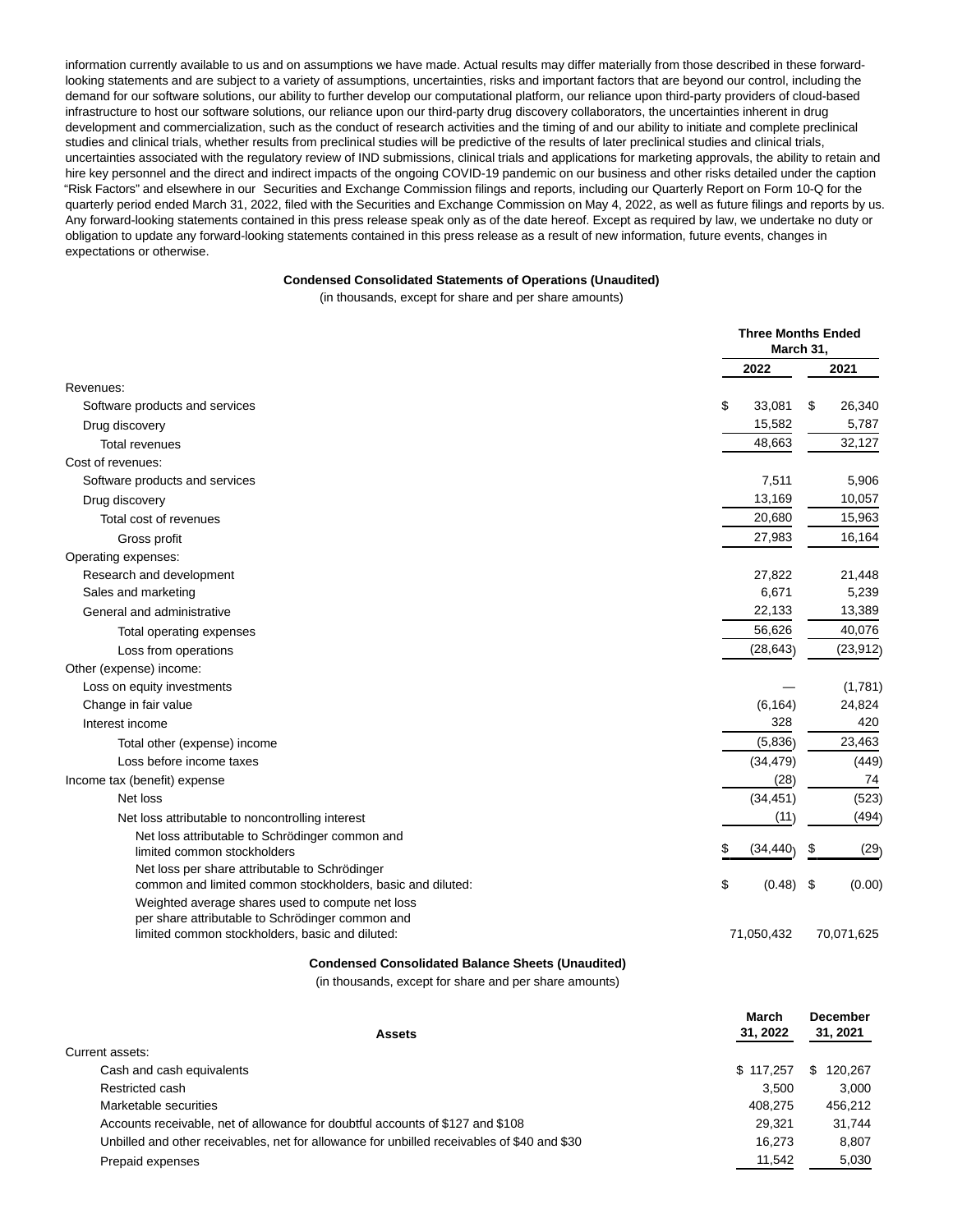| Total current assets                                                                                                                                                            | 586,168                      | 625,060     |
|---------------------------------------------------------------------------------------------------------------------------------------------------------------------------------|------------------------------|-------------|
| Property and equipment, net                                                                                                                                                     | 11,120                       | 10,025      |
| Equity investments                                                                                                                                                              | 37,002                       | 43,167      |
| Goodwill                                                                                                                                                                        | 4,791                        |             |
| Intangible assets, net                                                                                                                                                          | 986                          |             |
| Right of use assets                                                                                                                                                             | 78,136                       | 75,384      |
| Other assets                                                                                                                                                                    | 1,334                        | 2,851       |
| <b>Total assets</b>                                                                                                                                                             | \$719,537                    | \$756,487   |
| <b>Liabilities and Stockholders' Equity</b>                                                                                                                                     |                              |             |
| <b>Current liabilities:</b>                                                                                                                                                     |                              |             |
| Accounts payable                                                                                                                                                                | \$<br>9,766                  | \$<br>8,079 |
| Accrued payroll, taxes, and benefits                                                                                                                                            | 10,951                       | 18,405      |
| Deferred revenue                                                                                                                                                                | 53,771                       | 55,368      |
| Lease liabilities                                                                                                                                                               | 4,151                        | 2,042       |
| Other accrued liabilities                                                                                                                                                       | 6,893                        | 7,317       |
| Total current liabilities                                                                                                                                                       | 85,532                       | 91,211      |
| Deferred revenue, long-term                                                                                                                                                     | 24,582                       | 30,064      |
| Lease liabilities, long-term                                                                                                                                                    | 77,353                       | 77,827      |
| Other liabilities, long-term                                                                                                                                                    | 1,400                        | 300         |
| <b>Total liabilities</b>                                                                                                                                                        | 188,867                      | 199,402     |
| Commitments and contingencies                                                                                                                                                   |                              |             |
| Stockholders' equity:                                                                                                                                                           |                              |             |
| Preferred stock, \$0.01 par value. Authorized 10,000,000 shares; zero shares issued and                                                                                         |                              |             |
| outstanding at March 31, 2022 and December 31, 2021                                                                                                                             |                              |             |
| Common stock, \$0.01 par value. Authorized 500,000,000 shares; 61,972,400 and 61,834,515<br>shares issued and outstanding at March 31, 2022 and December 31, 2021, respectively | 620                          | 618         |
| Limited common stock, \$0.01 par value. Authorized 100,000,000 shares; 9,164,193 shares                                                                                         |                              |             |
| issued and outstanding at March 31, 2022 and December 31, 2021                                                                                                                  | 92                           | 92          |
| Additional paid-in capital                                                                                                                                                      | 797,004                      | 786,964     |
| Accumulated deficit                                                                                                                                                             | (264, 392)                   | (229, 952)  |
| Accumulated other comprehensive loss                                                                                                                                            | (2,657)                      | (651)       |
| Total stockholders' equity of Schrödinger stockholders                                                                                                                          | 530,667                      | 557,071     |
| Noncontrolling interest                                                                                                                                                         | 3                            | 14          |
| Total stockholders' equity                                                                                                                                                      | 530,670                      | 557,085     |
| Total liabilities and stockholders' equity                                                                                                                                      | \$719,537                    | \$756,487   |
| <b>Condensed Consolidated Statements of Cash Flows (Unaudited)</b><br>(in thousands)                                                                                            |                              |             |
|                                                                                                                                                                                 |                              |             |
|                                                                                                                                                                                 | Three Months Ended March 31, |             |
|                                                                                                                                                                                 | 2022                         | 2021        |
| Cash flows from operating activities:                                                                                                                                           |                              |             |
| Net loss                                                                                                                                                                        | \$<br>\$<br>(34, 451)        | (523)       |
| Adjustments to reconcile net loss to net cash used in                                                                                                                           |                              |             |
| operating activities:                                                                                                                                                           |                              |             |
| Loss on equity investments                                                                                                                                                      |                              | 1,781       |
| Noncash revenue from equity investments                                                                                                                                         |                              | (5)         |

|                                                         |                 | Three Months Ended March 31, |  |  |
|---------------------------------------------------------|-----------------|------------------------------|--|--|
|                                                         | 2022            | 2021                         |  |  |
| Cash flows from operating activities:                   |                 |                              |  |  |
| Net loss                                                | \$<br>(34, 451) | \$<br>(523)                  |  |  |
| Adjustments to reconcile net loss to net cash used in   |                 |                              |  |  |
| operating activities:                                   |                 |                              |  |  |
| Loss on equity investments                              |                 | 1,781                        |  |  |
| Noncash revenue from equity investments                 |                 | (5)                          |  |  |
| Fair value adjustments                                  | 6.164           | (24, 824)                    |  |  |
| Depreciation and amortization                           | 969             | 887                          |  |  |
| Stock-based compensation                                | 9,134           | 4,366                        |  |  |
| Noncash research and development expenses               |                 | 498                          |  |  |
| Noncash investment amortization                         | 1,504           | 1,955                        |  |  |
| (Gain) loss on disposal of property and equipment       | (4)             | 19                           |  |  |
| Decrease (increase) in assets, net of acquisition:      |                 |                              |  |  |
| Accounts receivable, net                                | 2,935           | 20,153                       |  |  |
| Unbilled and other receivables                          | (7,390)         | (3,065)                      |  |  |
| Reduction in the carrying amount of right of use assets | 1,221           | 1,264                        |  |  |
| Prepaid expenses and other assets                       | (7, 725)        | (3,549)                      |  |  |
| Increase (decrease) in liabilities, net of acquisition: |                 |                              |  |  |
| Accounts payable                                        | 1,328           | (1,230)                      |  |  |
| Accrued payroll, taxes, and benefits                    | (7, 454)        | (1,655)                      |  |  |
| Deferred revenue                                        | (7,079)         | (8, 447)                     |  |  |
|                                                         |                 |                              |  |  |